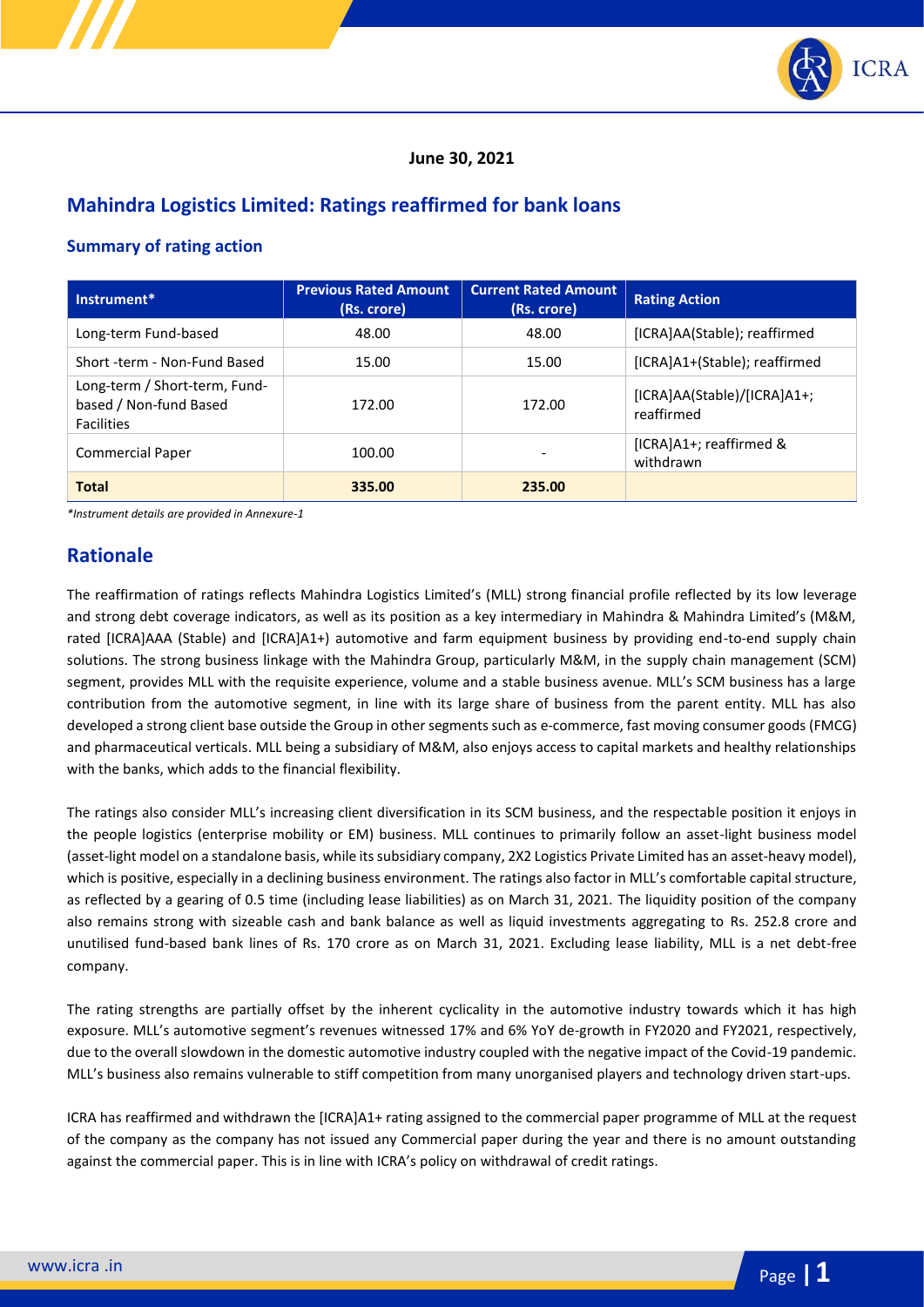

# **Key rating drivers and their description**

## **Credit strengths**

**Strong financial flexibility as part of Mahindra Group; strong business linkages with Group in SCM segment provide requisite volume and stable business avenue** – While MLL was initially focussed on meeting the SCM requirements of the Mahindra Group, it subsequently diversified its client base beyond the Group. It continues to cater to almost the entire supply chain requirements of M&M. MLL derived 49% of its revenues from the Mahindra Group in FY2021. In addition to the business linkages and strong business volume, as a subsidiary of M&M , MLL enjoys access to capital markets and healthy relationships with the banks, which adds to the financial flexibility and supports the overall liquidity profile.

**Asset-light business model provides operational flexibility, especially during challenging business environment** – MLL primarily follows an asset-light strategy. MLL's vehicles are hired from transport companies/firms on a contractual basis, and all its warehousing requirements are on a lease basis. Such a policy results in low capital expenditure (capex) requirements and, hence, low fixed costs. While the policy results in modest operating margin, it provides flexibility during industry down cycles and helps it in reducing the volatility in ROCE.

**Broad customer base with presence among established companies** – The Mahindra Group accounted for ~50% of MLL's total revenues (including EM) in FY2020 and FY2021 respectively. ICRA notes that the revenue concentration on the Group has reduced over the years from ~70% in FY2015 to 49% in FY2021. MLL has been focussing on strengthening its presence with other original equipment manufacturers (OEMs) in the automotive industry and also diversifying into other industry verticals like pharmaceuticals, FMCG and e-commerce, among others. MLL has added several new customers in the non-automotive segment over the past few years, resulting in diversification of its customer profile.

**Comfortable capital structure and liquidity –** At a consolidated level, excluding impact of lease liabilities, MLL maintains its net-debt free status. The liquidity position of the company continues to remain strong as reflected by its sizeable cash and bank balance as well as liquid investments aggregating to Rs. 252.8 crore and unutilised fund-based bank lines of Rs. 170 crore as on March 31, 2021.

### **Credit challenges**

**Concentration of SCM business on automotive industry exposes MLL to high industry cyclicality –** The company derives ~60% of its SCM revenues from the automotive segment, exposing the business to cyclicality inherent in the industry. ICRA notes that with increasing business from the non-automotive sectors, the concentration risk has reduced over the years. The high concentration of revenues on the automotive industry exposes MLL to the high demand cyclicality associated with the industry. Consequently, its automotive segment's revenues witnessed 17% and 6% YoY de-growth in FY2020 and FY2021, respectively, due to the overall slowdown in the domestic automotive industry coupled with the negative impact of the Covid-19 pandemic. While its automotive business under the SCM and EM verticals have been impacted, the non-automotive SCM business has supported overall performance and the share of revenues from this vertical has increased from 35% in FY2020 to 40% in FY2021.

**Stiff competition from large number of unorganised players and technology driven start-ups –** MLL faces intense competition from the unorganised logistics service providers and technology driven start-ups in the SCM business. In the EM business, it faces competition from local travel operators as well as from application-based transportation service providers.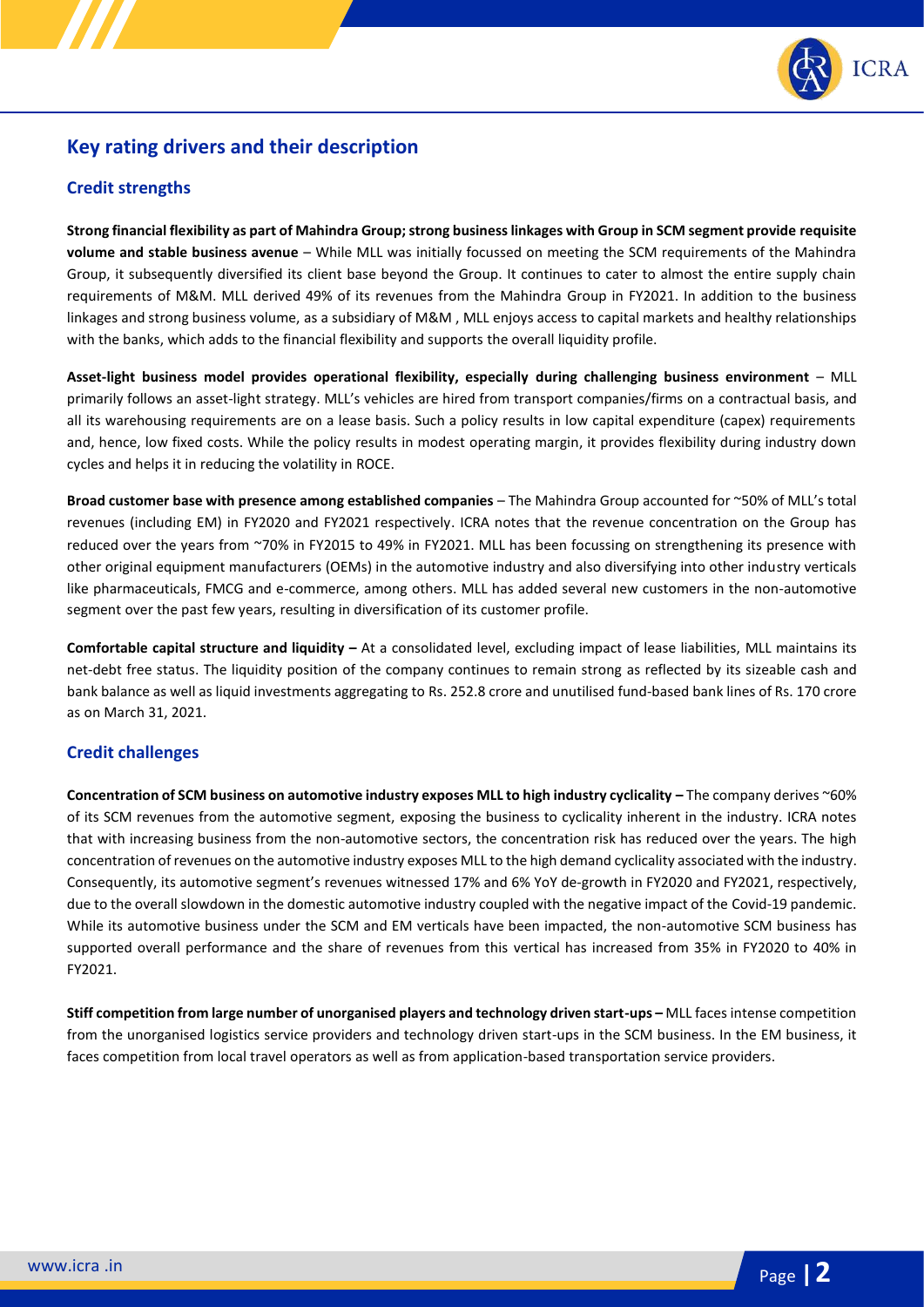

# **Liquidity position: Strong**

The liquidity position of MLL is strong, supported by its sizeable cash and bank balance as well as liquid investments of Rs. 252.8 crore and unutilised bank lines of Rs. 170 crore as on March 31, 2021. While the term loan repayments remain nominal, the company has moderate capex plans for FY2022. MLL, as part of the Mahindra Group, enjoys access to capital markets and healthy relationships with the banks which adds to the financial flexibility and supports its overall liquidity profile.

## **Rating sensitivities**

**Positive factors –** The rating is unlikely to be upgraded unless there is a substantial scale-up in revenues of MLL, along with greater sector and client diversification, with sustained improvement in ROCE.

**Negative factors –** MLL's rating may be downgraded if there is any weakening in the credit profile of M&M and/or weakening in the operating performance of MLL. Any debt-funded capex / inorganic acquisition or investments in subsidiaries / joint ventures undertaken by the company, which may adversely impact MLL's credit profile will be a negative trigger. Sustained fall in core ROCE (excluding lease liabilities) below 20% will also be a negative trigger.

## **Analytical approach**

| <b>Analytical Approach</b>             | <b>Comments</b>                                                                                                                                     |
|----------------------------------------|-----------------------------------------------------------------------------------------------------------------------------------------------------|
| <b>Applicable Rating Methodologies</b> | <b>Corporate Credit Rating Methodology</b>                                                                                                          |
| <b>Parent/Group Support</b>            | Not applicable                                                                                                                                      |
| <b>Consolidation/Standalone</b>        | For arriving at the ratings, ICRA has considered the consolidated financials of<br>Mahindra Logistics Limited. The details are given in Annexure-2. |

# **About the company**

MLL, a 58.34% subsidiary<sup>1</sup> of M&M, is a third-party logistics (3PL) provider, operating in the SCM and EM businesses. MLL's SCM business includes supply chain consultancy, warehousing, stores and line feeding, transportation and freight forwarding. Its EM business, meanwhile, provides customisable and technology-enabled employee transportation services to corporate enterprises.

The company commenced operations from December 2000 as a division of M&M to handle the captive logistics and supply chain needs of the Group. Subsequently, the division began operating for external clients across the country. MLL was spun off as a 100% subsidiary of M&M, with effect from April 01, 2008. MLL concluded its initial public offering (IPO) in November 2017 and was listed on the Bombay Stock Exchange and the National Stock Exchange.

MLL has two subsidiary companies, LORDS Freight (India) Private Limited (LORDS) and 2X2 Logistics Private Limited (2X2 Logistics). LORDS is an international freight forwarder and 2X2 Logistics provides transportation services to MLL, Original equipment manufacturers (OEMs) and other transport companies through its fleet of owned trucks.

*<sup>1</sup> As on March 31, 2021*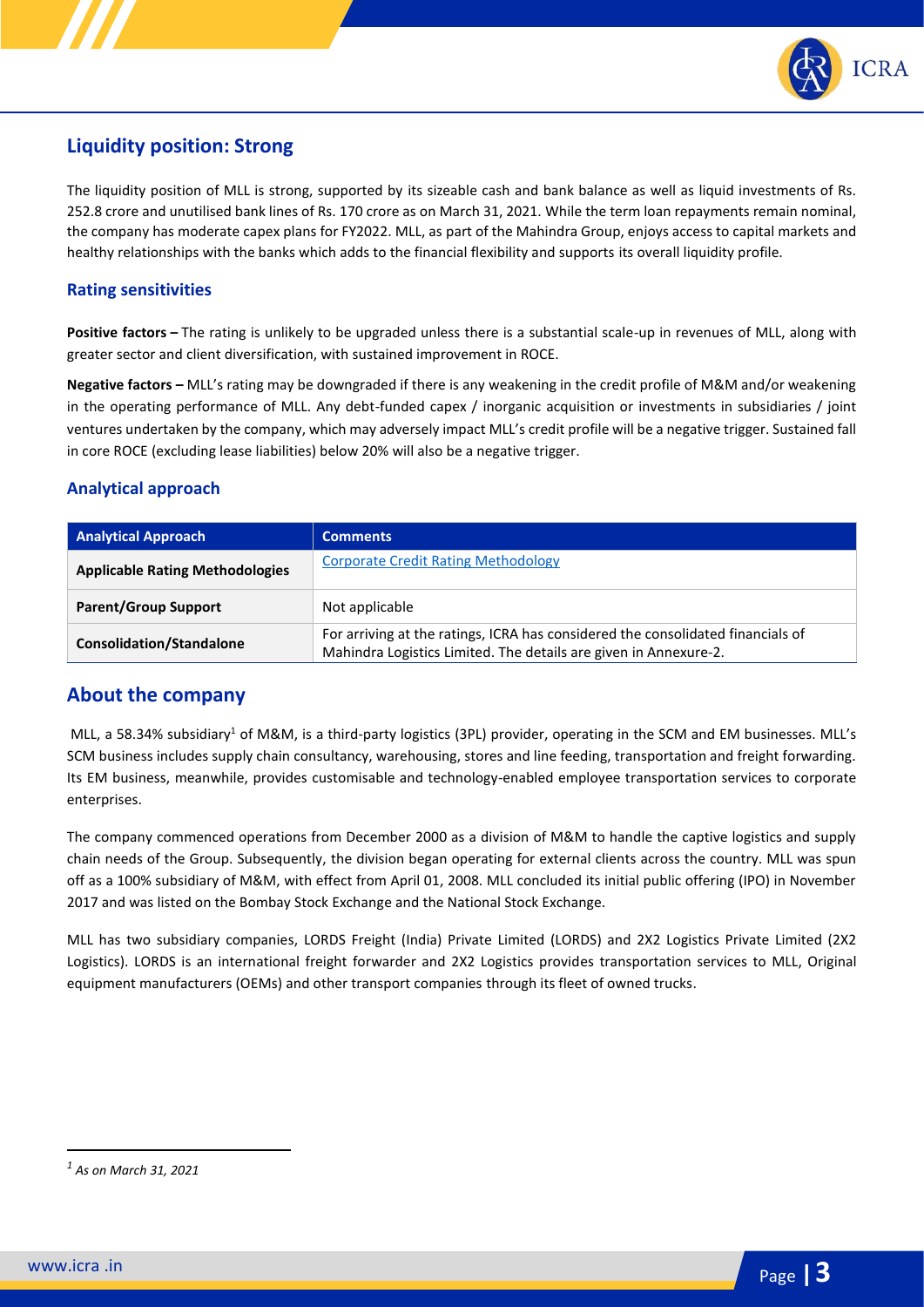

# **Key financial indicators (audited)**

| <b>MLL Consolidated</b>                              | <b>FY2020</b> | <b>FY2021</b> |
|------------------------------------------------------|---------------|---------------|
| Operating Income (Rs. crore)                         | 3471.14       | 3263.72       |
| PAT (Rs. crore)                                      | 55.45         | 29.18         |
| OPBDIT/OI (%)                                        | 4.57%         | 4.13%         |
| PAT/OI (%)                                           | 1.60%         | 0.89%         |
| Total Outside Liabilities/Tangible Net Worth (times) | 1.56          | 1.91          |
| Total Debt/OPBDIT (times)                            | 1.27          | 2.00          |
| Interest Coverage (times)                            | 8.99          | 6.70          |

*Note: Above figures are as per IndAS 116* 

*PAT: Profit after Tax; OPBDIT: Operating Profit before Depreciation, Interest, Taxes and Amortisation*

# **Status of non-cooperation with previous CRA: Not applicable**

# **Any other information: None**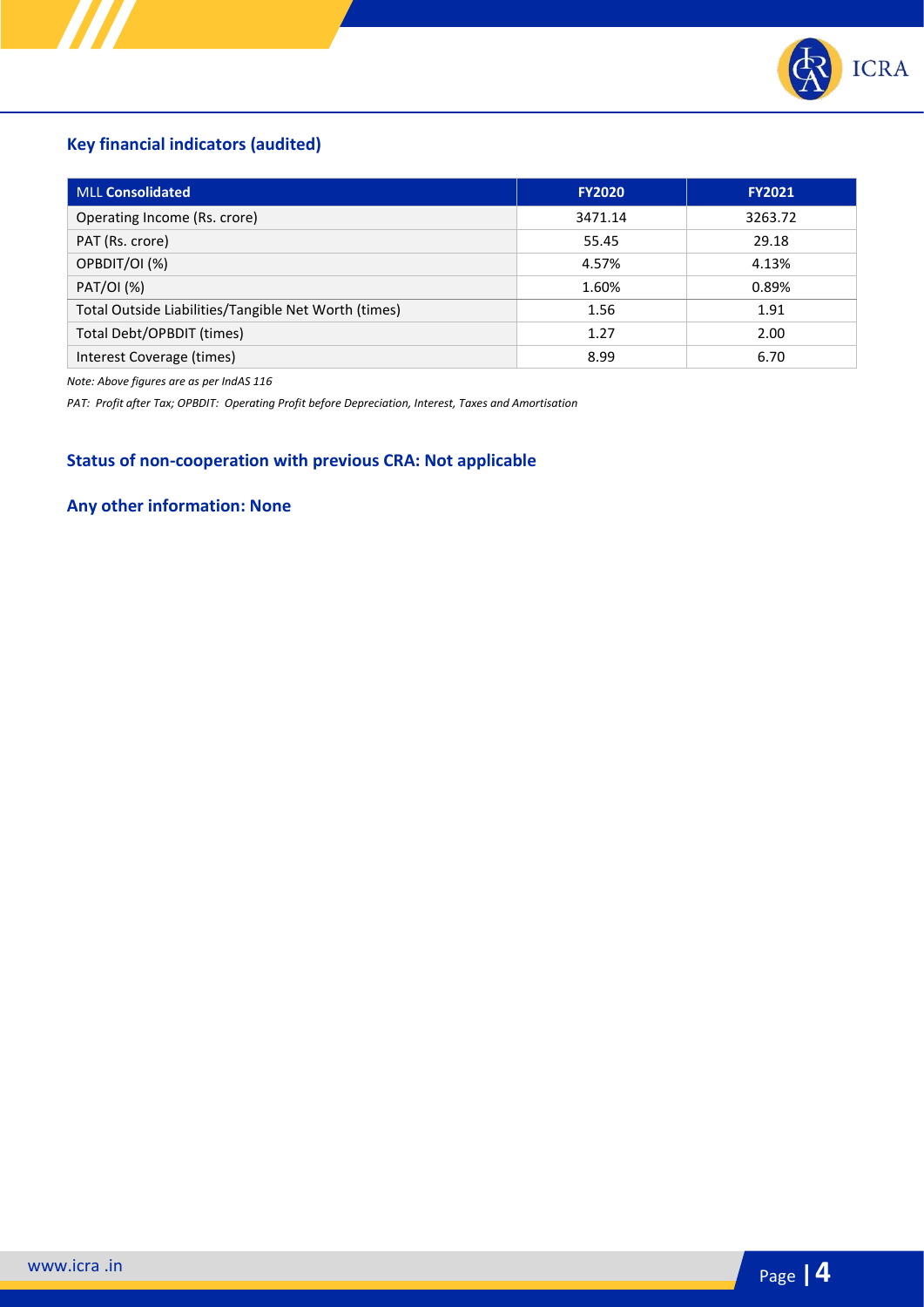

# **Rating history for past three years**

|                         |                                                           | <b>Current Rating (FY2022)</b>      |                        |                                                           |                                             | <b>Chronology of Rating History</b><br>For the past 3 years |                                             |                                             |
|-------------------------|-----------------------------------------------------------|-------------------------------------|------------------------|-----------------------------------------------------------|---------------------------------------------|-------------------------------------------------------------|---------------------------------------------|---------------------------------------------|
|                         | <b>Instrument</b>                                         | <b>Type</b>                         | <b>Amount</b><br>Rated | <b>Amount</b><br><b>Outstanding as</b><br>of Mar 31, 2021 | Date &<br><b>Rating in</b>                  | Date &<br><b>Rating in</b><br><b>FY2021</b>                 | Date &<br><b>Rating in</b><br><b>FY2020</b> | Date &<br><b>Rating in</b><br><b>FY2019</b> |
|                         |                                                           |                                     | (Rs. crore)            | (Rs. crore)                                               | 24-Jun-21                                   | 25-Jun-20                                                   | 27-Dec-19                                   | 29-Nov-18                                   |
| 1                       | Fund-based<br><b>Working Capital</b><br><b>Facilities</b> | Long-<br>term                       | 48.00                  | <b>NA</b>                                                 | [ICRA]AA<br>(Stable)                        | [ICRA]AA<br>(Stable)                                        | <b>[ICRA]AA</b><br>(Stable)                 | [ICRA]AA<br>(Stable)                        |
| $\overline{2}$          | Non-fund<br><b>Based Facilities</b>                       | Long-<br>term                       | 15.00                  | <b>NA</b>                                                 | $[ICRA]A1+$                                 | $[ICRA]A1+$                                                 | $[ICRA]A1+$                                 | $[ICRA]A1+$                                 |
| $\overline{\mathbf{3}}$ | Fund-<br>based/Non-<br>fund Based<br>Limits               | Long-<br>term/<br>Short $-$<br>term | 172.00                 | <b>NA</b>                                                 | <b>[ICRA]AA</b><br>(Stable)/<br>$[ICRA]A1+$ | [ICRA]AA<br>(Stable)/<br>$[ICRA]A1+$                        |                                             |                                             |
| 4                       | Commercial<br>Paper<br>Programme                          | Short-<br>term                      |                        | <b>NA</b>                                                 |                                             | $[ICRA]A1+$                                                 |                                             |                                             |

## **Complexity level of the rated instruments**

| <b>Instrument</b>                                            | <b>Complexity Indicator</b> |
|--------------------------------------------------------------|-----------------------------|
| Long term, fund based                                        | Simple                      |
| Short term, Non-fund based                                   | Simple                      |
| Long Term / Short Term - Fund based/Non<br><b>Fund Based</b> | Simple                      |
| <b>Commercial Paper</b>                                      | Very Simple*                |

\*rating withdrawn

The Complexity Indicator refers to the ease with which the returns associated with the rated instrument could be estimated. It does not indicate the risk related to the timely payments on the instrument, which is rather indicated by the instrument's credit rating. It also does not indicate the complexity associated with analyzing an entity's financial, business, industry risks or complexity related to the structural, transactional, or legal aspects. Details on the complexity levels of the instruments, is available on ICRA's website: [Click Here](https://www.icra.in/Rating/ShowRatingPolicyReport/?id=1&type=new)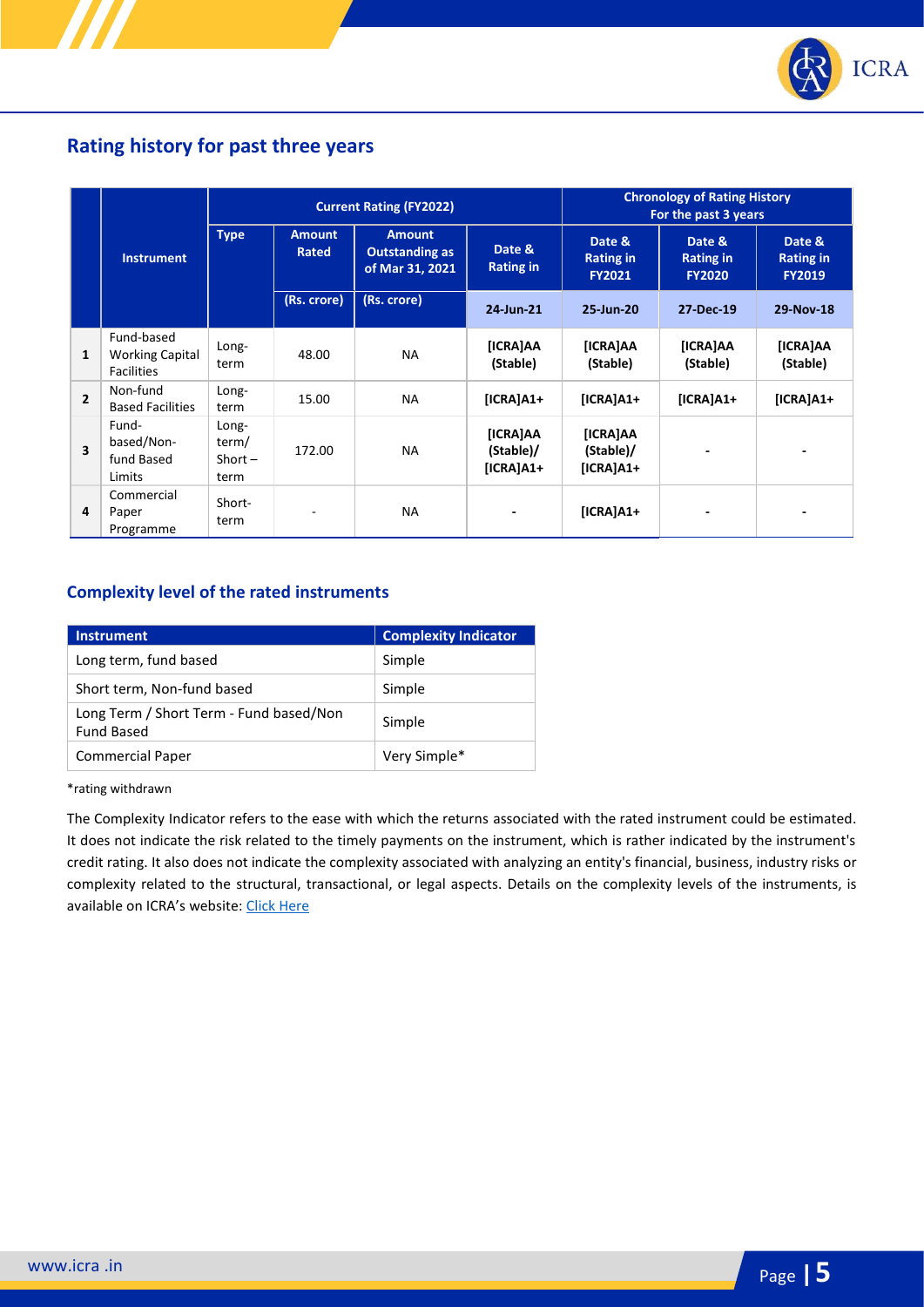

#### **Annexure-1: Instrument details**

| <b>ISIN No</b> | <b>Instrument Name</b>                                             | Date of Issuance /<br><b>Sanction</b> | <b>Coupon</b><br>Rate | <b>Maturity</b><br><b>Date</b> | <b>Amount Rated</b><br>(RS Crore) | <b>Current Rating and Outlook</b> |
|----------------|--------------------------------------------------------------------|---------------------------------------|-----------------------|--------------------------------|-----------------------------------|-----------------------------------|
| <b>NA</b>      | Long term, fund<br>based                                           | $\sim$                                |                       | $\overline{\phantom{0}}$       | 48.00                             | [ICRA]AA(Stable)                  |
| <b>NA</b>      | Short term, Non-<br>fund based                                     | ٠                                     | ۰                     | $\overline{\phantom{a}}$       | 15.00                             | $[ICRA]A1+$                       |
| <b>NA</b>      | Long Term / Short<br>Term - Fund<br>based/Non Fund<br><b>Based</b> | $\equiv$                              | ۰                     | -                              | 172.00                            | [ICRA]AA(Stable)/[ICRA]A1+        |

*Source: Company*

## **Annexure-2: List of entities considered for consolidated analysis**

| Company Name                          | Ownership | <b>Consolidation</b><br>Approach |
|---------------------------------------|-----------|----------------------------------|
| LORDS Freight (India) Private Limited | 99.05%    | <b>Full Consolidation</b>        |
| 2X2 Logistics Private Limited         | 55.00%    | <b>Full Consolidation</b>        |
| Transtech Logistics Private Limited   | 39.79%    | Equity method                    |

*Source: Company*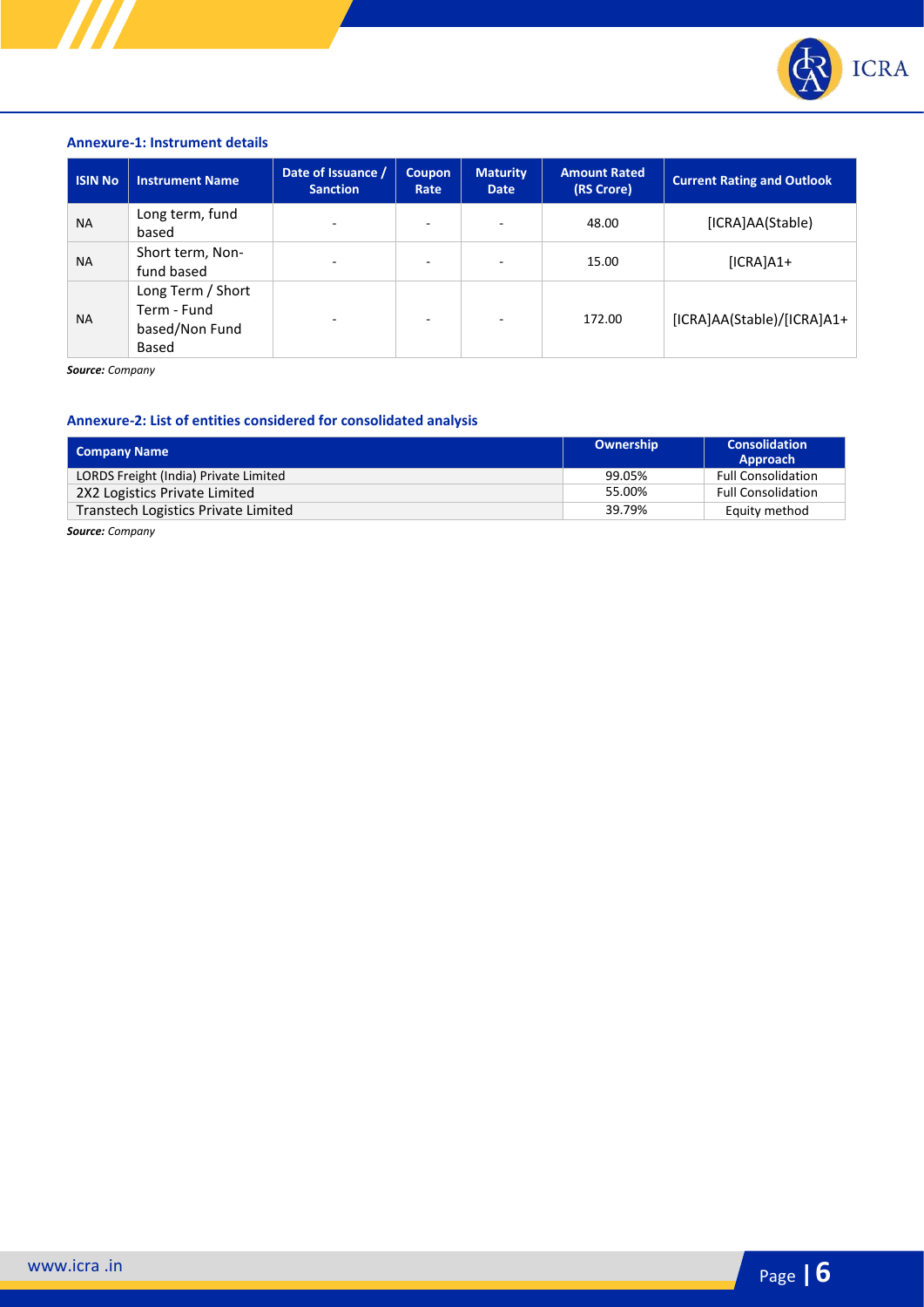

## **ANALYST CONTACTS**

**Shamsher Dewan** +91 124 4545328 [shamsherd@icraindia.com](mailto:shamsherd@icraindia.com)

**Rupa Pandey** +91 22 61143456 [rupa.pandey@icraindia.com](mailto:rupa.pandey@icraindia.com) **Kinjal Shah** +91 22 6114 3442 [Kinjal.shah@icraindia.com](mailto:Kinjal.shah@icraindia.com)

**Ashish Modani** +91 20 66069912 aashish.modani@icraindia.com

### **RELATIONSHIP CONTACT**

**L Shivakumar** +91 22 6114 3406 [shivakumar@icraindia.com](mailto:shivakumar@icraindia.com)

### **MEDIA AND PUBLIC RELATIONS CONTACT**

**Ms. Naznin Prodhani** Tel: +91 124 4545 860 [communications@icraindia.com](mailto:communications@icraindia.com)

### **Helpline for business queries**

+91-9354738909 (open Monday to Friday, from 9:30 am to 6 pm)

[info@icraindia.com](mailto:info@icraindia.com)

### **About ICRA Limited:**

ICRA Limited was set up in 1991 by leading financial/investment institutions, commercial banks and financial services companies as an independent and professional investment Information and Credit Rating Agency.

Today, ICRA and its subsidiaries together form the ICRA Group of Companies (Group ICRA). ICRA is a Public Limited Company, with its shares listed on the Bombay Stock Exchange and the National Stock Exchange. The international Credit Rating Agency Moody's Investors Service is ICRA's largest shareholder.

For more information, visit [www.icra.in](http://www.icra.in/)